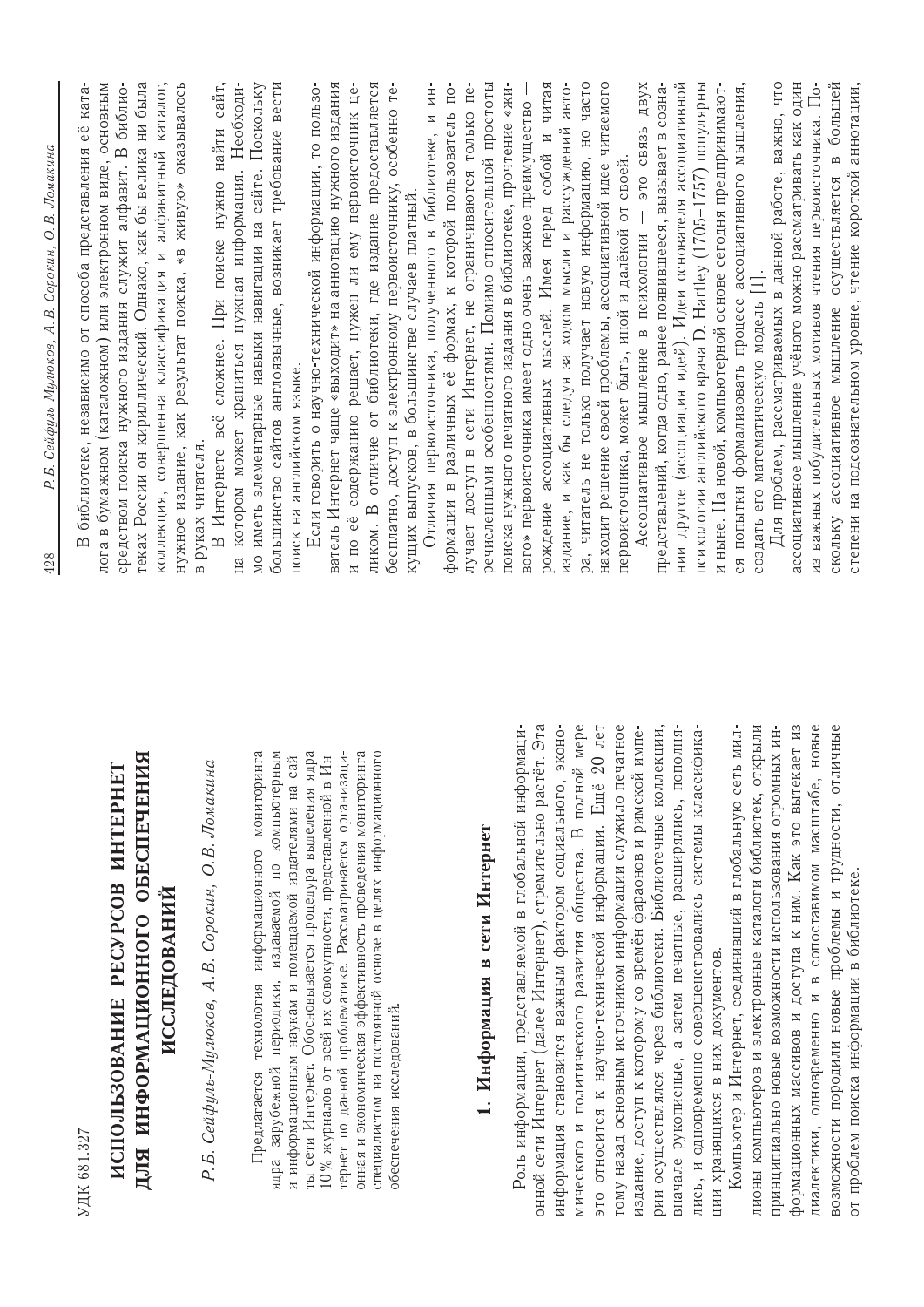| 429<br>Использование ресурсов Интернет для обеспечения исследований                                                                          | Р.Б. Сейфуль-Мулюков, А.В. Сорокин, О.В. Ломакина<br>430                                                                      |
|----------------------------------------------------------------------------------------------------------------------------------------------|-------------------------------------------------------------------------------------------------------------------------------|
| сокра-<br>электронном виде, по-видимому, значительно<br>$\mathbf{r}$<br>ещё<br>ЦΆ                                                            | Слежение<br>спектра.<br>тематического<br>конференций определённого                                                            |
| щает возможности ассоциативного мышления или вообще его                                                                                      | означает фиксацию данного выпуска журнала на сайте, зна-                                                                      |
| не вызывает. Это объясняет большое значение первоисточника                                                                                   | комство с аннотацией статей, предварительную оценку соответ-                                                                  |
| и необходимость чтения его «в живую».                                                                                                        | ствия содержания тематическому спектру исследований институ-                                                                  |
| Приведённое выше, в некоторой степени, философское от-                                                                                       | та и помещение выбранных аннотаций или электронных версий                                                                     |
| ступление об ассоциативном мышлении, имеет непосредственное                                                                                  | статей на сервер внутренней корпоративной сети (Интранет)                                                                     |
| отношение к теме настоящей статьи. Информационное обслужи-                                                                                   | В таком виде эта «информация об информации» будет доступна                                                                    |
| конеч-<br>вание учёного должно строится таким образом, чтобы, в                                                                              | для любого пользователя данной научной организации.                                                                           |
| ном итоге, выбранное самим пользователем издание попадало                                                                                    | зарубежной литературе тематический мониторинг близок                                                                          |
| в его руки. Только так исследователь получит возможность ра-                                                                                 | к понятию data mining, что на русском языке означает: «извлечь                                                                |
| с первоисточником и воспользоваться преимуществами<br>ботать                                                                                 | данные» или, дословно, «накопать данные». Data mining в за-                                                                   |
| ассоциативного мышления. Выбор издания среди всех возмож-                                                                                    | рубежной практике во многих случаях означает поиск данных                                                                     |
| ностей, предоставляемых системой Интернет, должен обеспечить                                                                                 | и информации, необходимой для решения определённой пробле-                                                                    |
| специально подготовленный специалист.                                                                                                        | мы, во всех возможных источниках, представленных на сайтах                                                                    |
| В последнее десятилетие большинство издателей научно-тех-                                                                                    | это по-<br>Интернет. Мониторинг в рассматриваемом контексте                                                                   |
| нической литературы помещают на свои сайты и сайты провай-                                                                                   | стоянное наблюдение или слежение за ограниченным, опреде-                                                                     |
| анно-<br>деров полнотекстовые файлы статей или их расширенные                                                                                | лённым заранее числом источников информации, покрывающих                                                                      |
| тации. Вся совокупность журнальной периодики по дисциплине                                                                                   | заранее определённую тематику.                                                                                                |
| «информационные и компьютерные науки», представленной на                                                                                     | При подобном подходе цель мониторинга — фиксировать наи-                                                                      |
| сайте [6], превышает 250 наименований. Казалось бы, Интернет                                                                                 | более значимые в научно-методическом плане и соответствую-                                                                    |
| значительно расширяет возможности доступа к первоисточни-                                                                                    | щие тематике исследований института публикации. Подчеркнём,                                                                   |
| ку. Однако, это справедливо лишь в отношении пользователя,                                                                                   | работа специалиста, проводящего мониторинг, это не рефери-                                                                    |
| подготовленного к навигации в Интернете и способного читать                                                                                  | рование зарубежных статей или перевод на русский язык ан-                                                                     |
| OKOJIO<br>литературу на английском языке, на котором публикуется                                                                             | нотаций к ним. Это не составление обзоров типа экспресс                                                                       |
| 85% мирового потока научно-технической литературы.                                                                                           | это в значи-<br>информации. Мониторинг в данном контексте                                                                     |
| Нужно иметь в виду, что, помимо журнальной периодики,                                                                                        | тельной степени аналитическая обработка зарубежной литера-                                                                    |
| важные данные содержаться в докладах, собранных и публику-                                                                                   | туры заранее ограниченного тематического спектра. Перед такой                                                                 |
| емых в трудах конференций. По проблемам информатики таких                                                                                    | работой стоит задача выделить наиболее значимые в научном                                                                     |
| сборников трудов публикуется не менее 100 в год. Монито-                                                                                     | и методическом плане публикации, содержание которых имеет                                                                     |
| ринг названного объёма научно-технической литературы отдель-                                                                                 | непосредственное отношение к исследованиям института. В со-                                                                   |
| но взятый учёный просто физически не может осуществить.                                                                                      | вокупности подобная информация призвана показать исследо-                                                                     |
| Поэтому мониторинг Интернет — информации и, соответствен-                                                                                    | вателям института, пользующимся результатами мониторинга,                                                                     |
| но, информационное обслуживание исследователей на её основе                                                                                  | время<br>в настоящее<br>каких направлениях и на каком уровне<br>Нa                                                            |
| должны строиться с учётом реальных объёмов мирового потока                                                                                   | работает творческая мысль за рубежом в данном тематическом                                                                    |
| информации по данной проблеме.                                                                                                               | Перечисленные особенности тематического мониторинга за-<br>направлении                                                        |
| 2. Тематический мониторинг Интернет-информации                                                                                               | рубежной периодики по проблеме «Информатика» определяют                                                                       |
|                                                                                                                                              | и требования к специалисту, привлекаемому к этой работе. Мо-                                                                  |
| рассматриваемом контексте мониторингом будем считать<br>за вы-<br>спланированное, целенаправленное, постоянное слежение<br>$\mathbf{\Omega}$ | Ero<br>должен выполнять специалист в данной области знаний, хорошо<br>основе.<br>ниторинг должен осуществляться на постоянной |
| трудами<br>$\overline{z}$<br>наименованиями журнальной периодики<br>бранными                                                                 | представляющий основные направления исследований института                                                                    |
|                                                                                                                                              |                                                                                                                               |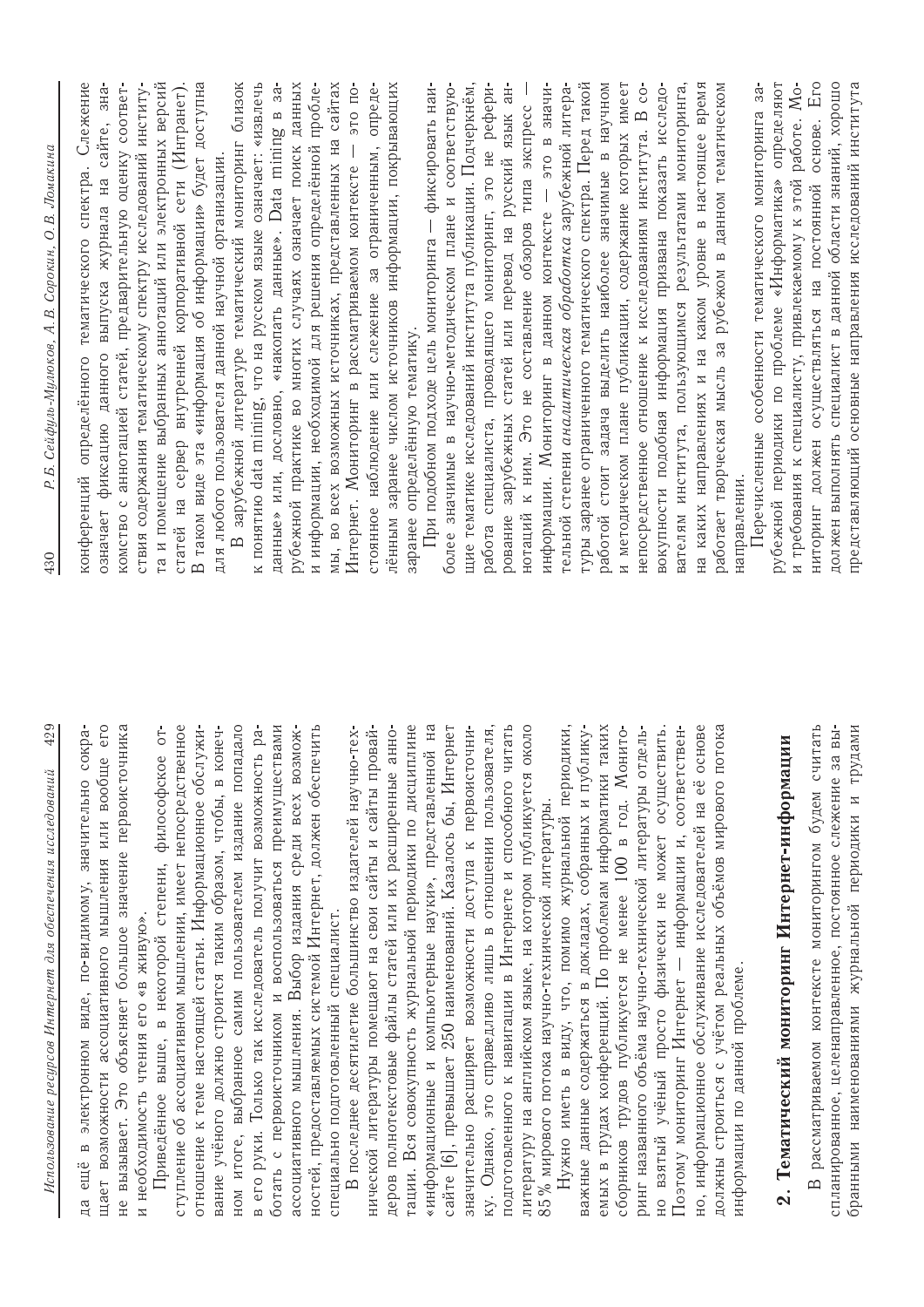| 431<br>Использование ресурсов Интернет для обеспечения исследований    | Ломакина<br>A.B. Copokun, O.B.<br>Р.Б. Сейфуль-Мулюков,<br>432            |
|------------------------------------------------------------------------|---------------------------------------------------------------------------|
| авига<br>и владеющий английским языком, а также технологиями н         | тематика журнала и статей, привязанных к выбранной для                    |
| ции на Интернет сайтах                                                 | рубрикатору;<br>Итранета системе классификации                            |
| Tema<br>Специалист, основной обязанностью которого является            | авторская аннотация из первоисточника;                                    |
| рода<br>тический мониторинг, может рассматриваться как своего          | аннотация в кратком переводе на русский язык для наи-                     |
| ИНСТИ-<br>первопроходец. В результате его работы пользователи в        | тематике<br>важных работ, имеющих прямое отношение к<br>более             |
| <b>OHH</b><br>которым<br>туте получают своеобразное «научное сырьё», с | научных подразделений института;                                          |
| OIG<br>дальше более углублённо могут работать. Мониторинг              | $\overline{\Pi}$<br>текст статьи в оригинале, предоставляемый<br>полный   |
| извлечение и первичное обогащение научной информации.                  | запросу пользователя;                                                     |
| Для института же мониторинг представляется достаточно                  | набор ключевых слов, представленных авторами статей                       |
| эффективной затратой средств на информационное обеспечение             | для поиска других, аналогичных источников в сети Интернет,                |
| научно-исследовательского процесса. Взамен многих специали-            | подготовленных этими авторами, а также другими, работающими               |
| стов из каждого научного отдела, самостоятельно занимающих-            | данной области.<br>$\mathbf{a}$                                           |
| ся поиском нужной Интернет - информации, причём нередко                | Имея доступ к такому набору информации, пользователь                      |
| в одних и тех же источниках, один или два специалиста, отвеча-         | решает, какой из названных видов информации ему интересен                 |
| ющие выше перечисленным требованиям, будут подготавливать              | и с каким из этих видов информации он будет дальше работать               |
| информацию из зарубежных источников для всех научных под-              | При этом надо иметь в виду, что информационное обслуживание               |
| разделений, делая это на профессиональном уровне и постоянной          | наибольшей степени должно соответствовать особенностям<br>$\overline{a}$  |
| основе.                                                                | восприятия пользователем каждого вида информации, к которой               |
| Мониторингом можно не охватывать отечественную научно-                 | он имеет доступ, и в наибольшей степени способствовать удо-               |
| техническую литературу, поскольку доступ к ней не ограни-              | влетворению его информационных запросов, включая механизм                 |
| чен. Литература в тематическом диапазоне института имеется             | ассоциативного мышления.                                                  |
| в его библиотеке. Добавим также, что специалист любого отде-           | Эффект такого информационного обслуживания может про-                     |
| ла, имеющий опыт работы с зарубежной литературой и многие              |                                                                           |
| годы самостоятельно производящий поиск информации на сайтах            | дуцировать интерес к работам других исследователей в данной               |
| зарубежных издателей, как правило, не нуждается в помощи.              | области, чтобы знать, кто ещё работает в интересующей или                 |
| Однако, на примере ИПИ РАН можно констатировать, что на                | $\overline{A}O$<br>близкой по тематике проблеме. Интерес к этому является |
| ОНЫ О.<br>зарубежные источники ссылаются не более 10% от общег         | 3a<br>статочно мощным побудительным мотивом для знакомства с              |
| ла авторов статей и отчётов [5]. Это свидетельствует о том,            | определён-<br>рубежной литературой. Это может быть интерес к              |
| что использование исследователями зарубежной научно-техниче-           | ному кругу конкретных исследователей, знакомых пользователю               |
| ской литературы, сравнительно невелико. Поэтому, проведение            | и к результатам, достигнутым ими на определённом этапе, что               |
| тематического мониторинга зарубежной периодики, в качестве             | диктуется часто проблемами научной конкуренции и приоритета               |
| 3a py-<br>эффективного средства для анализа достижений коллег          | Стимулом может явиться также и необходимость знать опре-                  |
| бежом, вполне оправдано, как с организационной точки зрения,           | делённое положение, факт или конкретные данные, параметры,                |
| так и экономически.                                                    | лежащие в поле интересов пользователя. Интерес к этому опре-              |
| Практика показала, что специалист, отвечающий приведён-                | деляется возможностью использовать конкретику, подтвердить                |
| MOHH-<br>ным выше требованиям, может обеспечить тематический           | основании<br>или опровергнуть научные выводы пользователя на              |
| торинг 20-25 наименований периодических журналов, что соот-            | данных или фактов, полученных другими исследователями.                    |
| . При<br>ветствует количеству, примерно, 150-180 статей в месяц        | Наконец, это может быть необходимость использования пол-                  |
| ВКЛЮ-<br>этом в результате его деятельности создаётся информация,      | ноформатного первоисточника как самого полноценного источни-              |
| чающая:                                                                | ка информации, с точки зрения его возможностей для рождения               |
| название журнала, заглавие статьи и её автор/авторы;                   | ассоциативных мыслей.                                                     |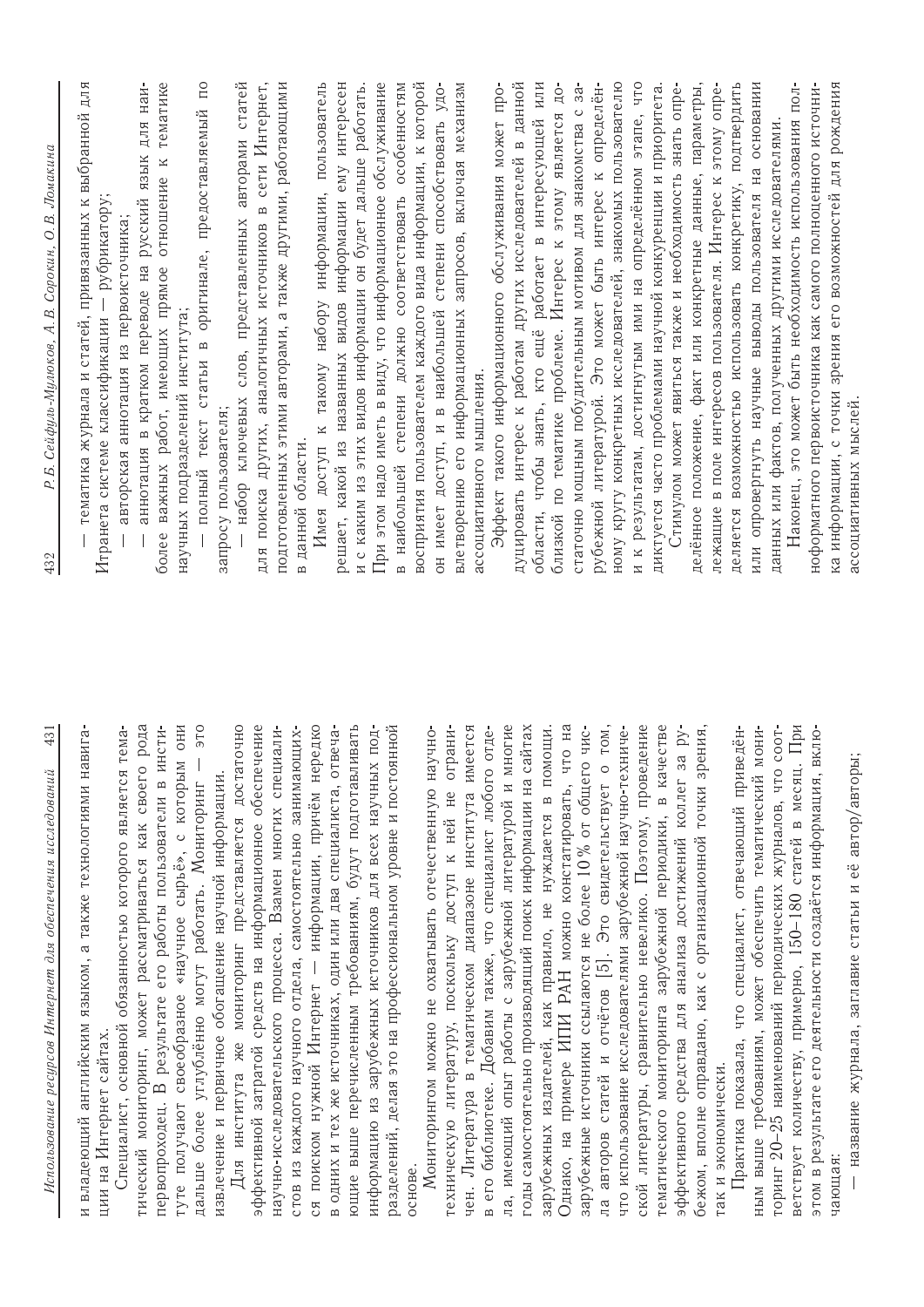| ా                           | Р.Б. Сейфуль-Мулюков, А.В. Сорокин, О.В. Ломакина<br>434                                                                  |
|-----------------------------|---------------------------------------------------------------------------------------------------------------------------|
| مب                          | 4. Information Systems.                                                                                                   |
| مر                          | 5. Theoretical Computer Science (TCS)                                                                                     |
| $\frac{1}{\sqrt{2}}$        | Издательство IEEE (Institute of Electronic and Electric En-                                                               |
| $\overline{\phantom{a}}$    | gineering):                                                                                                               |
| $\dot{\mathbf{a}}$          | 6. Automatic Control.                                                                                                     |
| ă                           | 7. Information Theory.                                                                                                    |
| پهِ                         | IEEE Signal Processing.<br>$\infty$                                                                                       |
| 느                           | 10. Knowledge and Data Engineering (TKDE)<br>Parallel and Distributed Systems (TPDS)<br>$\ddot{\circ}$                    |
| $\overline{\omega}$         | 11. Computers.                                                                                                            |
| په                          | Applied<br>and<br>SIAM (Society for Industrial<br>Издательство                                                            |
| $\overline{\phantom{a}}$    | Mathematics):                                                                                                             |
| $\subseteq$                 | 12. SIAM journal on applied mathematics                                                                                   |
| И                           | SIAM journal on control and optimization<br>$\mathbb{S}$                                                                  |
| $\hat{m}$<br>$\overline{+}$ | SIAM journal on optimization.<br>$\overline{14}$ .                                                                        |
|                             | SIAM review.<br>$\overline{5}$ .                                                                                          |
| ىل                          | 16. SIAM journal on mathematical analysis                                                                                 |
| $\geq$                      | Издательство Springer                                                                                                     |
| $\circ$                     | 17. Probability Theory and Related Fields.                                                                                |
| $\overline{a}$              | Другие издательства:                                                                                                      |
|                             | 18. IBM Systems Journal.                                                                                                  |
| Φ                           | 19. Science.                                                                                                              |
| $\lambda$<br>$\overline{+}$ | 20. Nature Magazine.                                                                                                      |
| $\circ$                     | В качестве эталона для сравнения тематики института и те-                                                                 |
| ×                           | матики журналов предлагается использовать классификацию от-                                                               |
|                             | ражённую в рубрикаторе Computer и Information Sciences, издан-                                                            |
| $\pm$                       | ном Международной ассоциацией ACM (Association of Computer                                                                |
| $\overline{A}$              | Machinery), которой пользуются многие зарубежные издатели.                                                                |
| $\overline{a}$              | В России дисциплина «Информатика» примерно соответствуют                                                                  |
| $\overline{a}$              | тому, что в западной литературе в совокупности понимается                                                                 |
| $\overline{a}$              | как «компьютерная и информационная наука» или Computer and                                                                |
|                             | Information Sciences.                                                                                                     |
| $\mathbf{Q}$<br>토           | Полный английский оригинал рубрикатора АСМ и соответ-                                                                     |
|                             | ствующий ему русский перевод приведён в (5). Это самая полная                                                             |
|                             | современная классификация информатики в виде 4-х уровневого                                                               |
|                             | рубрикатора. Достоинством этого рубрикатора является то, что                                                              |
|                             | многие зарубежные издатели научно-технических журналов по<br>информатике просят авторов статей при направлении их в изда- |
|                             | тельство индексировать статьи индексами рубрикатора ACM                                                                   |
|                             |                                                                                                                           |

433 Использование ресирсов Интернет для обеспечения исследований Если для проведения тематического мониторинга может быт выделен один специалист, то возникает необходимость отобрат плине «Информатика», не более 20-25 первоисточников, с котс рыми этот специалист будет в состоянии эффективно работать Это должно быть «ядро» наименований журналов, в наибольше из всей совокупности 250 журналов, публикуемых по дисци степени покрывающее тематику института и соответствующе максимальному количеству статей данной тематике.

рассмотрены в работе [4]. Конкретное количество ядра наиболе первоисточников на сайтах Интернет, определяющая количеств информативных журналов, отбираемых для тематического мс с учётом теории группового выбора [2, 3]. При этом, исходным данными служат: тематический спектр исследований института отдельные направления и разделы которого могут быть выра жены в индексах полной классификации информатики. Важ ным является также стоимость доступа к электронным версия журналов или отдельных статей, которые институт может опла Выбор ядра связан с законом рассеивания информации, впер ниторинга по проблеме «Информатика», может быть проведен вые сформулированным Брэдфордом. Особенности этого закон тить, в случае их необходимости.

Поэтапная процедура выбора «ядра» наименований журнало ния публикуемых статей тематике института (от максимальног подробно рассмотрена в работе [5]. Предлагаемая методика поз воляет ранжировать журналы по степени соответствия содержа до минимального значения), а также по стоимости доступа к и электронным версиям на сайтах Интернет.

Таким образом, в зависимости от информативности источни ка, финансовых возможностей института и возможностей спе циалиста — эксперта обработать при мониторинге текущие пс ступления журналов, можно выбрать их оптимальное количе ство. Причём, журналы, подлежащие обработке, можно распс ложить в убывающей по информативности или важности после «Информатика», отобранный по описанной выше методике дл довательности. Ниже приведён список журналов по дисциплин **ATIM PAH** 

- Издательство Elsevier/North Holland/Pergamon Journals: 1. Systems and Control Letters.
	-
- 2. Data & Knowledge Engineering.<br>3. Information & Software Technology.
	-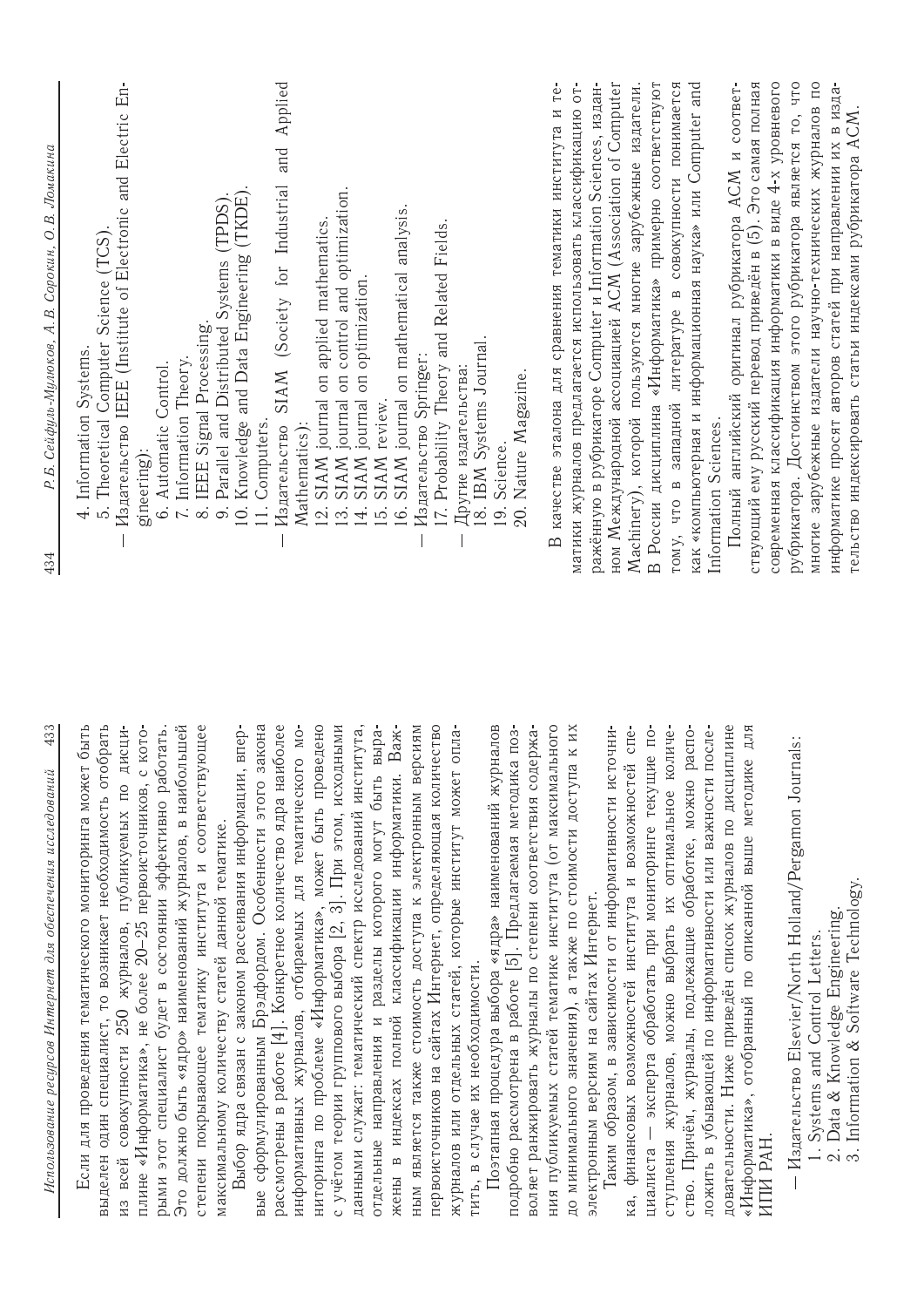| 435<br>Использование ресурсов Интернет для обеспечения исследований                                                     | Р. Б. Сейфуль-Мулюков, А. В. Сорокин, О. В. Ломакина<br>436                                                                |
|-------------------------------------------------------------------------------------------------------------------------|----------------------------------------------------------------------------------------------------------------------------|
| могут исполь-<br><b>OHH</b><br>предлагаемом варианте мониторинга                                                        | ЯВЛЯЕТСЯ<br>для пользователя. Элементом поискового аппарата<br><b>NIRH</b>                                                 |
| зоваться не только для классификации или/и индексирования                                                               | классификационная схема информатики или, другими словами,                                                                  |
| тематики института, но и для индексирования статей, отобран-                                                            | рубрикатор. Индексы его рубрик могут использоваться в каче-                                                                |
| результате мониторинга, и их последующего хранения<br>$\mathbf{a}$<br>HЫX                                               | стве одного из информационно поисковых языков, на котором                                                                  |
| в базе данных. Это позволяет при поиске интересующей статьи,                                                            | пользователь может общаться с системой.                                                                                    |
| который пользователь осуществляет в базе данных внутренней,                                                             | Для поиска информации в базе нужно предусмотреть воз-                                                                      |
| ACM,<br>корпоративной сети Интранет, пользоваться индексами                                                             | можность использования и других языков. Например, элементов                                                                |
| как одним из информационно-поисковых языков, поскольку он                                                               | библиографического описания: названий журналов, дат и номе-                                                                |
| сопряжён и с тематикой института, и с тематикой журнала.                                                                | ров их выпусков, авторов статей и терминов из аннотации (клю-                                                              |
| Эффективность системы мониторинга Интернет-информации                                                                   | чевых слов и их сочетаний). Информационные технологии по-                                                                  |
| зависит от организации доступа пользователей к результатам<br>этой работы. Любой исследователь института, как пользова- | иска информации в базе данных по названным выше элементам<br>хорошо известны, многократно описаны и широко используются.   |
| должен получить текущий информационный бюллетень,<br>тель,                                                              |                                                                                                                            |
| как некую экспресс-информацию, в рамках установленной пе-                                                               | Заключение<br>$\ddot{\mathbf{c}}$                                                                                          |
| риодичности её выпуска, непосредственно на свой электронный                                                             |                                                                                                                            |
| статей.<br>адрес с библиографическими данными и аннотациями                                                             | Предложена методика использования Интернет-ресурсов на                                                                     |
| Эта информация является базой, на основе которой пользователь                                                           | основе тематического мониторинга «ядра» зарубежной периоди-                                                                |
| Таким<br>может решить, нужен ли ему сам первоисточник или нет.                                                          | ки. С организационной и финансовой точек зрения, эта методи-                                                               |
| доступ<br>образом, знакомство с «информацией об информации» и                                                           | ка доступна для практической реализации в любом институте                                                                  |
| к самому первоисточнику должны быть неразрывным процессом                                                               | Российской академии наук. Результаты мониторинга позволяют                                                                 |
| информационного обслуживания.                                                                                           | оперативно информировать исследователей о последних публи-                                                                 |
| Результаты мониторинга в виде электронных информацион-                                                                  | кациях их коллег за рубежом.                                                                                               |
| perpo-<br>бюллетеней должны аккумулироваться, формируя<br><b>HbIX</b>                                                   | Создаваемая на основе мониторинга ретроспективная база                                                                     |
| спективную базу данных, доступную пользователю в любое вре-                                                             | тематически<br>данных может рассматриваться как уникальное,                                                                |
| мя. Для того, чтобы обеспечить выполнение функций доступа                                                               | направленное собрание информации, в максимальной степени со-                                                               |
| к этой базе, можно воспользоваться внутренней корпоративной                                                             | ответствующее тематике исследований, проводимых в институте                                                                |
| сетью института.                                                                                                        | База данных, составленная на основе рассмотренных принципов,                                                               |
| Текущие информационные бюллетени и их ретроспективная                                                                   | содержит минимальный «информационный шум», с точки зрения                                                                  |
| коллекция, как база данных, позволяют пользователю заказать                                                             | тематического спектра, соответствующего научным интересам                                                                  |
| полноформатную электронную версию или сам первоисточник                                                                 | специалистов института.                                                                                                    |
| «в живую». Таким образом, мониторинг в известной мере решает                                                            | Предложенная модель использования англоязычных инфор-                                                                      |
| организационную и экономическую проблемы информационной                                                                 | мационных ресурсов Интернет позволяет максимально сократить                                                                |
| поддержки научных исследований.                                                                                         | расходы на доступ к научной информации, предоставляемой на                                                                 |
| Организация мониторинга в предлагаемом виде позволяет                                                                   | платной основе. При этом, работая с оптимальным количеством                                                                |
| ТОЛЬКО<br>$\infty$<br>доступ не ко всему выпуску журнала,<br>оплачивать                                                 | журналов, в наибольшей степени соответствующих тематике ин-                                                                |
| к тем его статьям, которые заказаны пользователем. Это ведёт                                                            | ститута, можно адресно удовлетворять информационные потреб-                                                                |
| к значительному сокращению расходов на доступ к электронным                                                             | ности пользователей.                                                                                                       |
| версиям первоисточников и, тем самым, к экономии средств на                                                             | Расходы на проведение тематического мониторинга Интер-                                                                     |
| Стержнем ретроспективной базы данных является её<br>подписку                                                            | жутся вполне оправданными, если пользователи будут в полной<br>нет — информации и ведение ретроспективной базы данных ока- |
| поис-<br>удоб-<br>ковый аппарат. Он должен быть достаточно простым и                                                    | мере использовать эту информацию.                                                                                          |
|                                                                                                                         |                                                                                                                            |